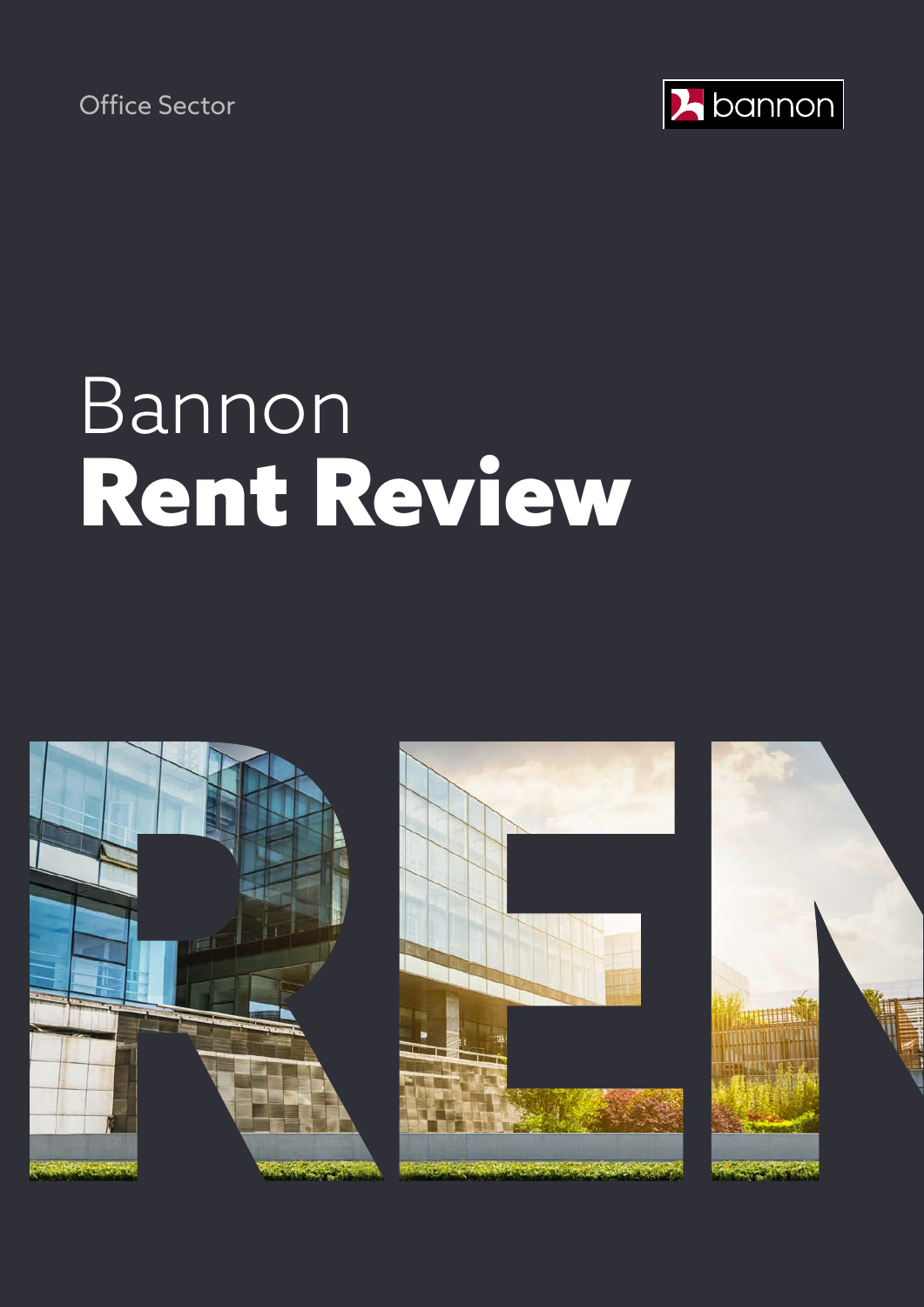

### Rent REVIEW

As a key lease event, a rent review usually occurs between the owner and occupier on the fifth year anniversary of the commencement of the lease and every five years thereafter.

However the commercial rental market is on the cusp of significant change. The true impact of Section 132 of the Land Conveyancing Reform Act 2009 is now impacting all reviews. This provision introduces the concept of open market rent reviews to all commercial lease agreements entered into after the 28th February 2010. Consequently the first relevant year for open market rent reviews to apply was 2015. Despite this, many rent reviews were not implemented in 2015 due to a period of recovery post recessionary years with rents being maintained at commencement levels. Therefore, introducing open market rent reviews and the impact of the Land & Conveyancing Law Reform Act of 2009, is only now coming to fruition.

In addition, in the current economic climate, rent review date itself has a material impact as the process may be viewed upon as pre-pandemic, during pandemic and post pandemic. In this context owners, investors and occupiers need highly skilled and experienced surveyors to guide them through the process.

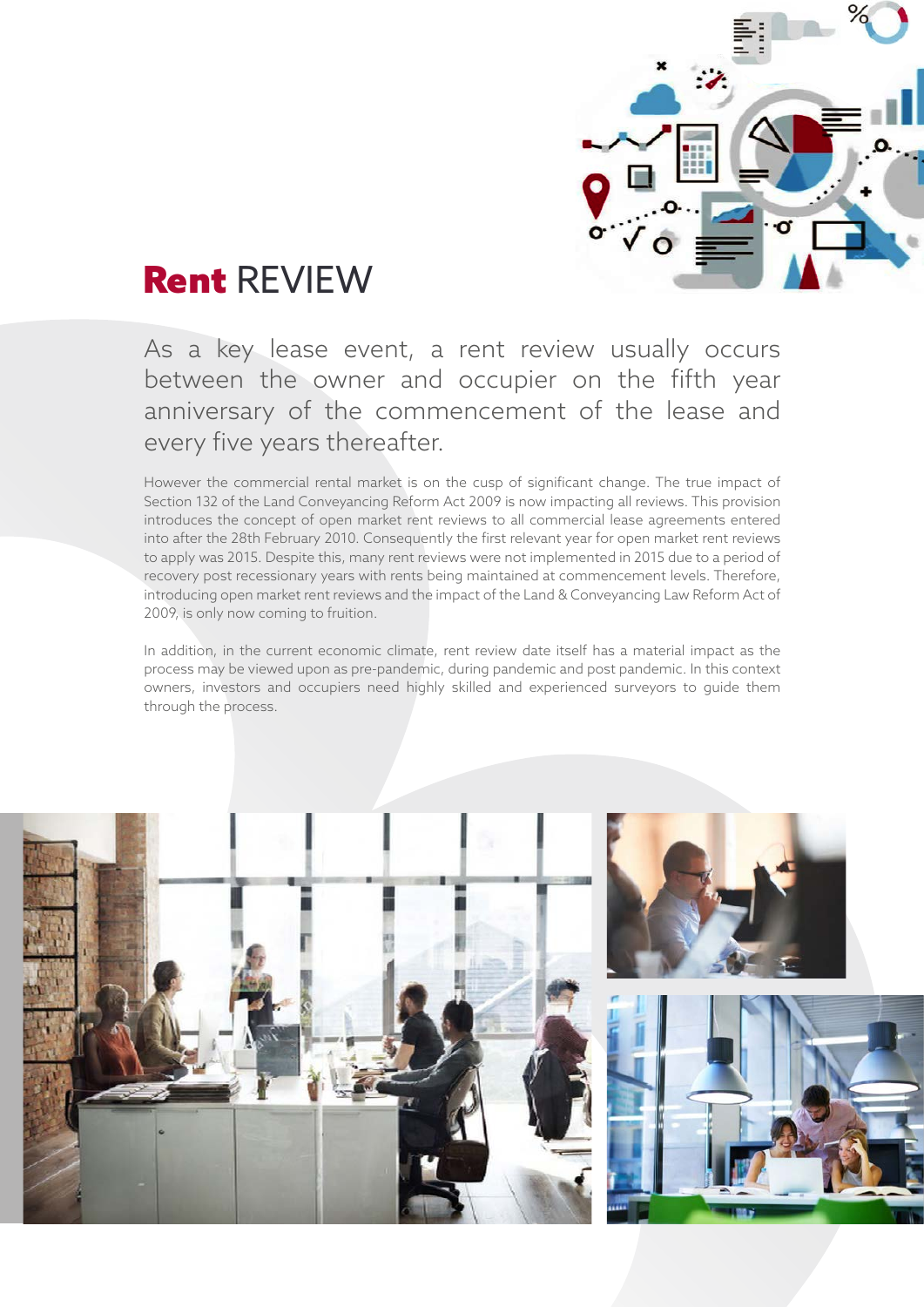



## Why Bannon For Your Office Rent Review

Bannon is proud to be Ireland's largest domestically owned Commercial Property Consultancy. For us, the customer is the investor, the owner, the users of their buildings and the communities they support. We provide proactive, engagement driven property advice that centres around a fresh and customer centric approach.

Bannon is involved in numerous office rent reviews on behalf of owners and occupiers. We understand the nuances involved in office rent reviews.



Rent reviews are now becoming more contentious due to an increase in comparable evidence and the subsequent upwards/downwards nature of the rent on review. Bannon provides tenacious negotiation, professionalism and the experience required to achieve the best result for our clients, be it from an owner or occupiers perspective.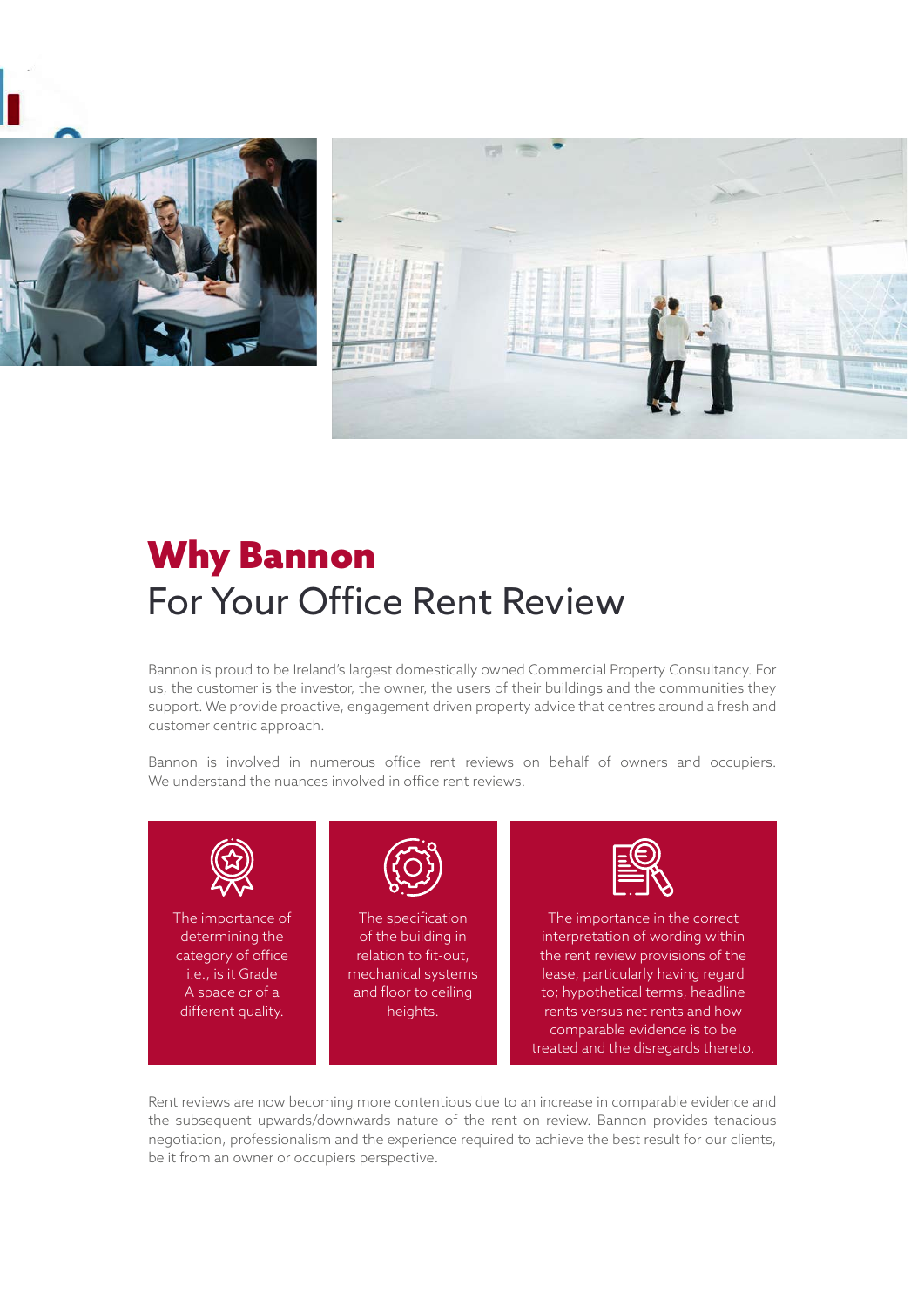

### **Here** For You **We know the market.** The Bannon office



#### **Unrivalled technical skills and experience**.

Our people are heavy weight industry thought leaders with a depth of experience and a finger on the pulse of the Irish market. We work collaboratively across departments, matching clients' needs with skills from investment, agency, valuation, project management and consultancy property professionals.



and research teams produce leading quarterly research, collating data and monitoring the Dublin office market. It offers accurate and current intelligence on take up, requirements, vacancy rates and development activity in the sector. Our quarterly reports are used as benchmarks for industry peers and media.



**For owners** we maintain and where possible, increase asset values, meeting client and fund expectations.



#### **We are not afraid of arbitration.**

Our experience and skills position us in a place of strength for negotiating and questioning. We have confidence to advise our clients on our true evidence-based opinion of the rental value.



**For occupiers** we advise on the provisions of the rent review clause within the lease including negotiation of rent and when required regearing the lease.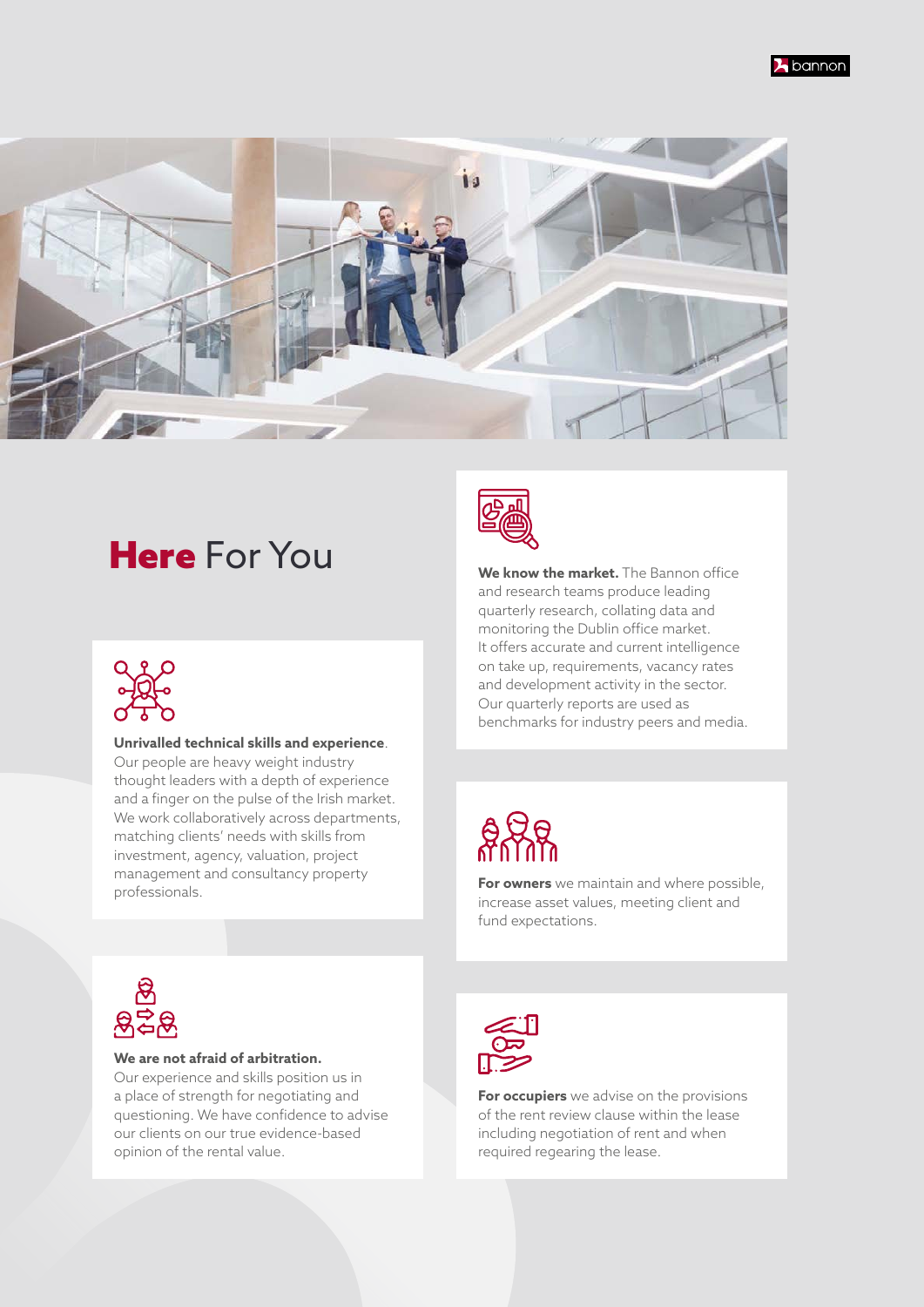### The Team

Leading the rent review service for the office sector are Des Byrne and Lucy Connolly.



#### **Des Byrne**

Director | dbyrne@bannon.ie

Des Byrne is recognised as one of the foremost property professional services experts in Ireland. He is the current chairman of Royal Institution of Chartered Surveyors Ireland, current council member of Society of Chartered Surveyors Ireland, former president of the Society of Chartered Surveyors and former Chairman General Practice Division, Society of Chartered Surveyors.

As an experienced arbitrator, Des specialises in rent reviews, court lease renewals, valuations and compulsory purchase orders. He has unrivalled experience in leases for major commercial assets of all types in Ireland from both a rent review and asset management viewpoint identifying lease factors affecting value. He understands deeply the nuances that exist in rent reviews.



### **Lucy Connolly**

Divisional Director | lconnolly@bannon.ie

As head of the Bannon office team, Lucy has been at the forefront of some of Dublin's largest office design, development and transactions. High profile projects include ESB's Project Fitzwilliam HQ, Hibernia Reit's 2 Windmill Lane office project, Irish Life's development of Cahir House and Davitt House at Earlsfort Terrace and on daa's Dublin Airport Central.

Lucy has acted for a wide variety of private clients, investors and institutions in relation to office acquisitions, sales and lettings. Clients include Aviva, KBC, Bank of Ireland, Special Olympics, CEIST, RBK, ARI, Melcorpo Commercial Properties Limited and Dublin City Council. Lucy is the editor of the Bannon Office Review and Outlook produced quarterly.

Working together, Des and Lucy offer a combination of highly technical rent review skills and deep market insight and knowledge.